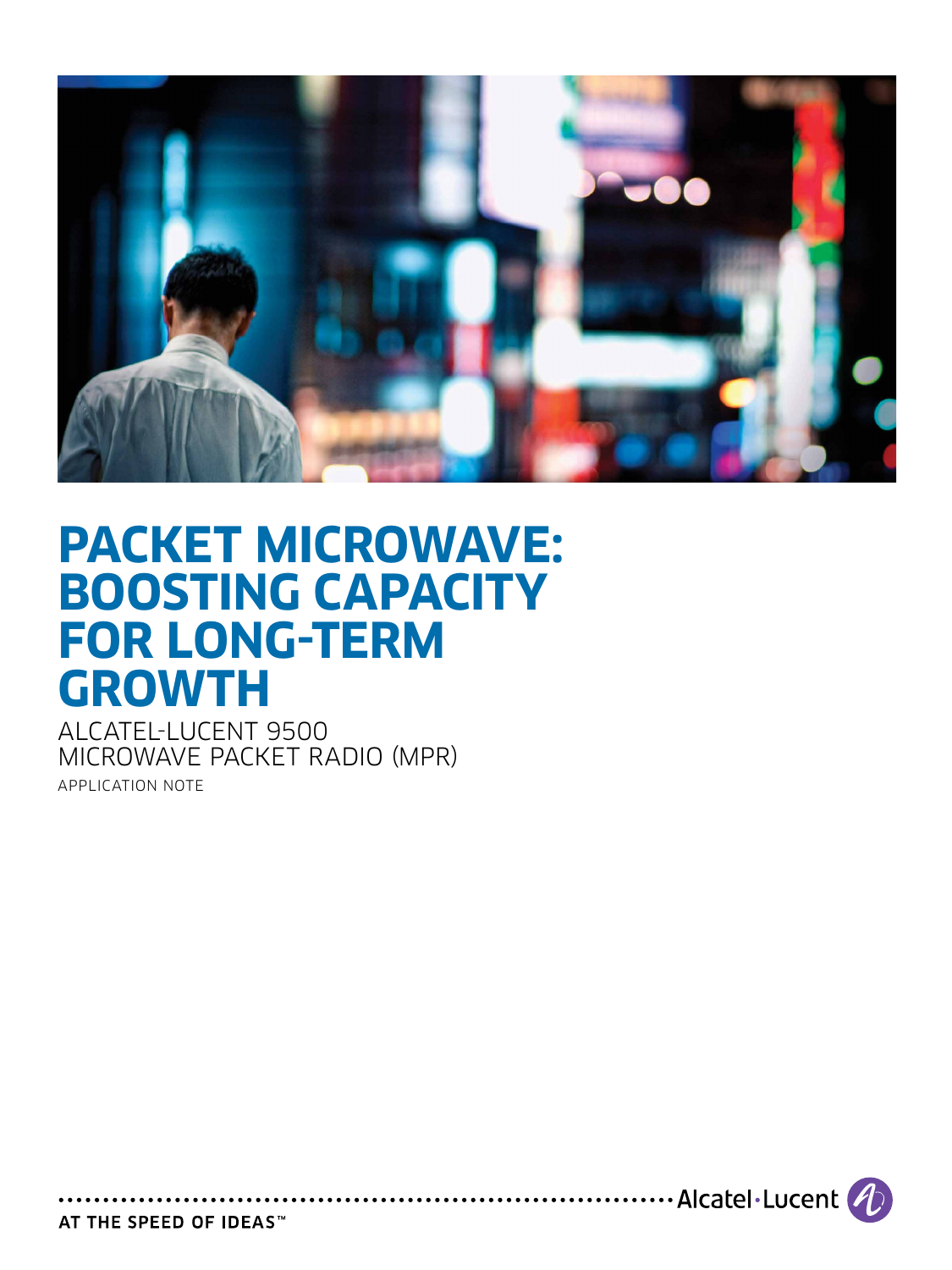# **Table of contents**

[Introduction / 1](#page-2-0)

Techniques for enhancing link capacity  $/1$ 

[Header compression / 2](#page-3-0) [Alcatel-Lucent improves microwave header compression / 4](#page-5-0)

[Alcatel-Lucent packet throughput boost features on the 9500 MPR / 5](#page-6-0)

[Conclusion / 5](#page-6-0)

[Acronyms / 6](#page-7-0)

[Contacts / 6](#page-7-0)

[References / 6](#page-7-0)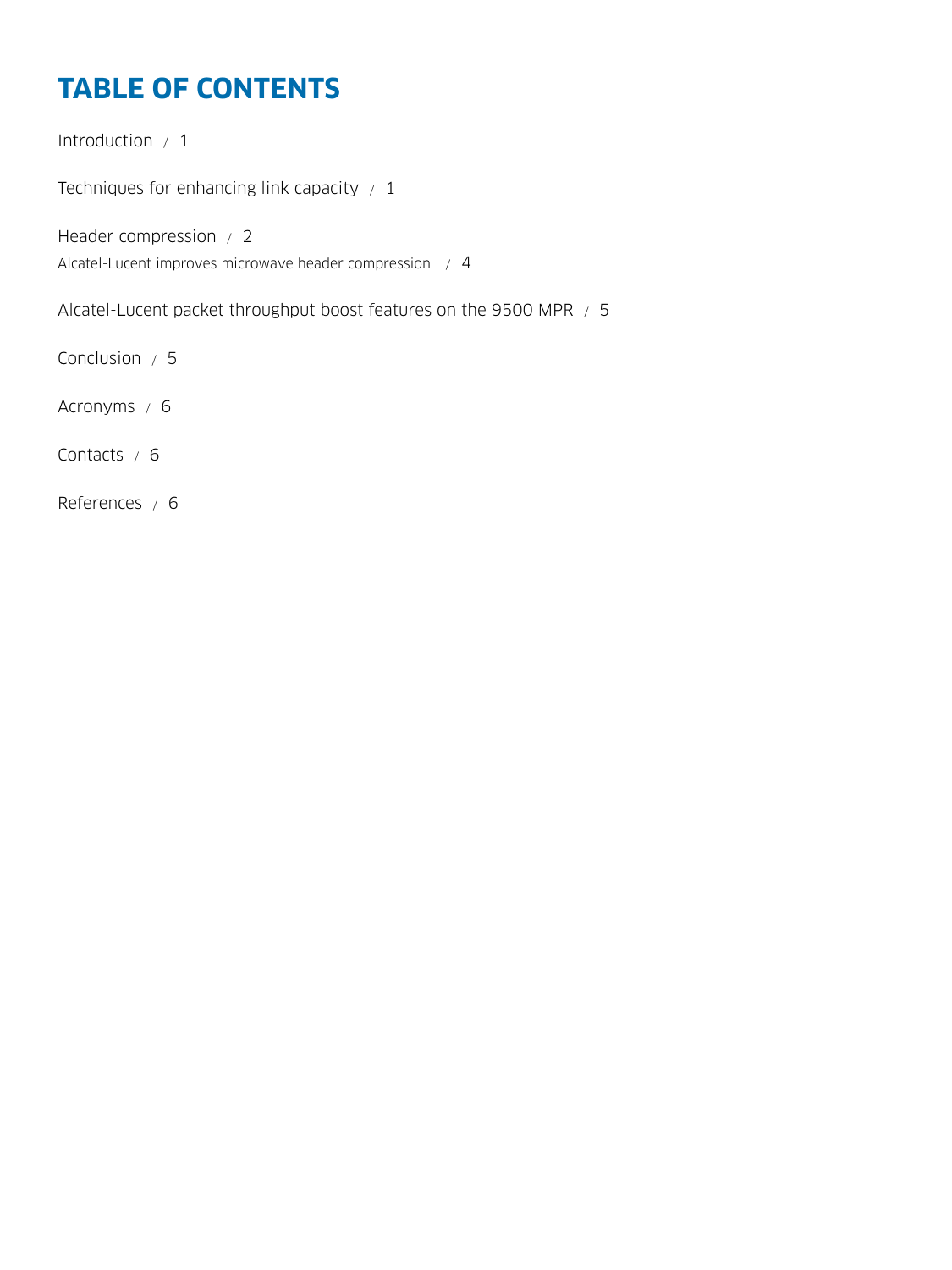### <span id="page-2-0"></span>**Introduction**

The growth of data services, and specifically the growth of mobile broadband applications, is forcing networks to shift from legacy backhaul technologies to packet. Using packet microwave, existing microwave licenses are given maximum leverage by applying packet techniques to optimize bandwidth and maximize payload capacity per radio link.

Packet microwave is characterized by the integration of radio-optimized features that enable effective transmission over a radio channel, and by packet features that increase reliability and scale capacity so that revenue-generating services can cost effectively traverse packet microwave links with customer satisfying quality of experience (QoE).

With the increasing deployment of Long Term Evolution (LTE), capacity improvements are essential. With a packet microwave network there is increased flexibility in handling the growth of bandwidth demand through the ability to leverage a combination of radio-based and packet networking-based capacity optimization features. These features include radio-oriented techniques such as Cross Polarization Interference Canceller (XPIC), radio link aggregation (LAG), and packet networking-oriented mechanisms such as Ethernet LAG and header compression. Header compression in particular relies on a new set of algorithms devoted to traffic analysis that can offer increased efficiencies on the radio channel.

These header compression algorithms collectively fall into the Alcatel-Lucent "packet throughput boost" techniques. These algorithms provide the intelligence to determine if, when, and how traffic flows can be compressed and/or overhead suppressed to maximize the amount of payload traffic transmitted through the radio channel.

This paper describes how operators can achieve net throughput of 1 gigabit over a single microwave channel using the Alcatel-Lucent packet throughput boost feature.

# **Techniques for enhancing link capacity**

The Alcatel-Lucent 9500 Microwave Packet Radio (MPR) supports a comprehensive array of features for enhancing microwave link capacity that include service-driven adaptive modulation, XPIC, multiservice rings, and link aggregation. These options for increasing bandwidth can be used alone or in combination:

- Service-driven adaptive modulation is a packet microwave mechanism used to scale up radio modulation. It can be used to provide either more capacity over long periods of time, or higher availability by increasing overall channel throughput, even in adverse conditions. Traffic with high priority always has bandwidth available, using appropriate quality of service (QoS) prioritization and scheduling techniques.
- XPIC doubles link capacity on a given frequency, saving spectrum and antenna costs. Throughput is doubled due to parallel transmission on two radio links working at the same frequency, but on different polarizations.
- Multiservice rings scale capacity in aggregation networks and also provide sub-50 ms service restoration.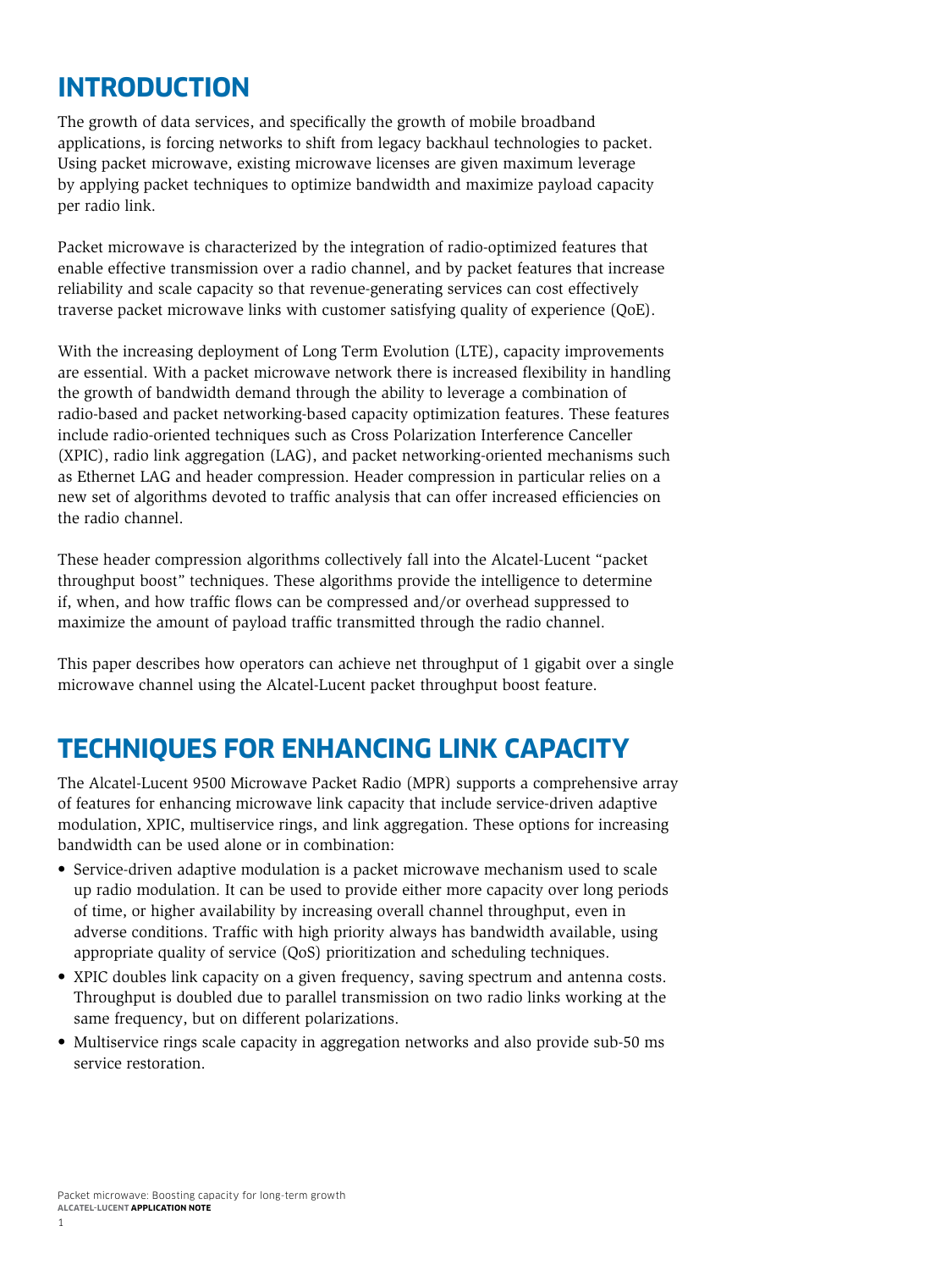<span id="page-3-0"></span>• LAG does link bonding, load balancing transmission over a set of links. It scales link capacity by multiplying links together into a virtual high-capacity microwave link using radio or Ethernet link aggregation techniques. It also provides link protection for additional reliability.

In addition, the Alcatel-Lucent packet throughput boost feature on the 9500 MPR leverages Ethernet and IP header compression techniques to optimize packets for efficient transport over the radio layer, enabling higher payload throughput.

Operators can gain an operational advantage during network design with the system gain achieved with this set of capacity optimization features. The higher the system gain, the higher the availability and longer the distance of microwave links between remote antennas. By combining different options, the operator has the flexibility to deliver the most capacity with the highest availability.

### **Header compression**

The fundamental objective behind the Alcatel-Lucent packet throughput boost feature on the 9500 MPR is to maximize the amount of traffic payload that traverses a link. This action is done by reducing the proportion of overhead required to transmit the payload. As most microwave links are point-to-point in nature and are not shared resources, there is significant opportunity to reduce unnecessary overhead.

If we examine the content of a data packet, as shown in Figure 1 below, it is sometimes surprising to see the amount of overhead when compared to the actual user traffic contained in the IP payload field. The overhead fields are needed for routing, collision, and flow identification in complex topology LAN/WAN networks. But in a point-to-point radio link with full-duplex transmission where the medium is not shared by simultaneous users, overhead can be drastically reduced to improve and increase overall throughput over the air.

Significant benefits can be gained by reducing packet overhead, especially when small packets are considered. Let's take a look at each of the header fields in the basic Ethernet frame (Figure 1).



#### Figure 1. Basic Ethernet framing structure when carrying an IP packet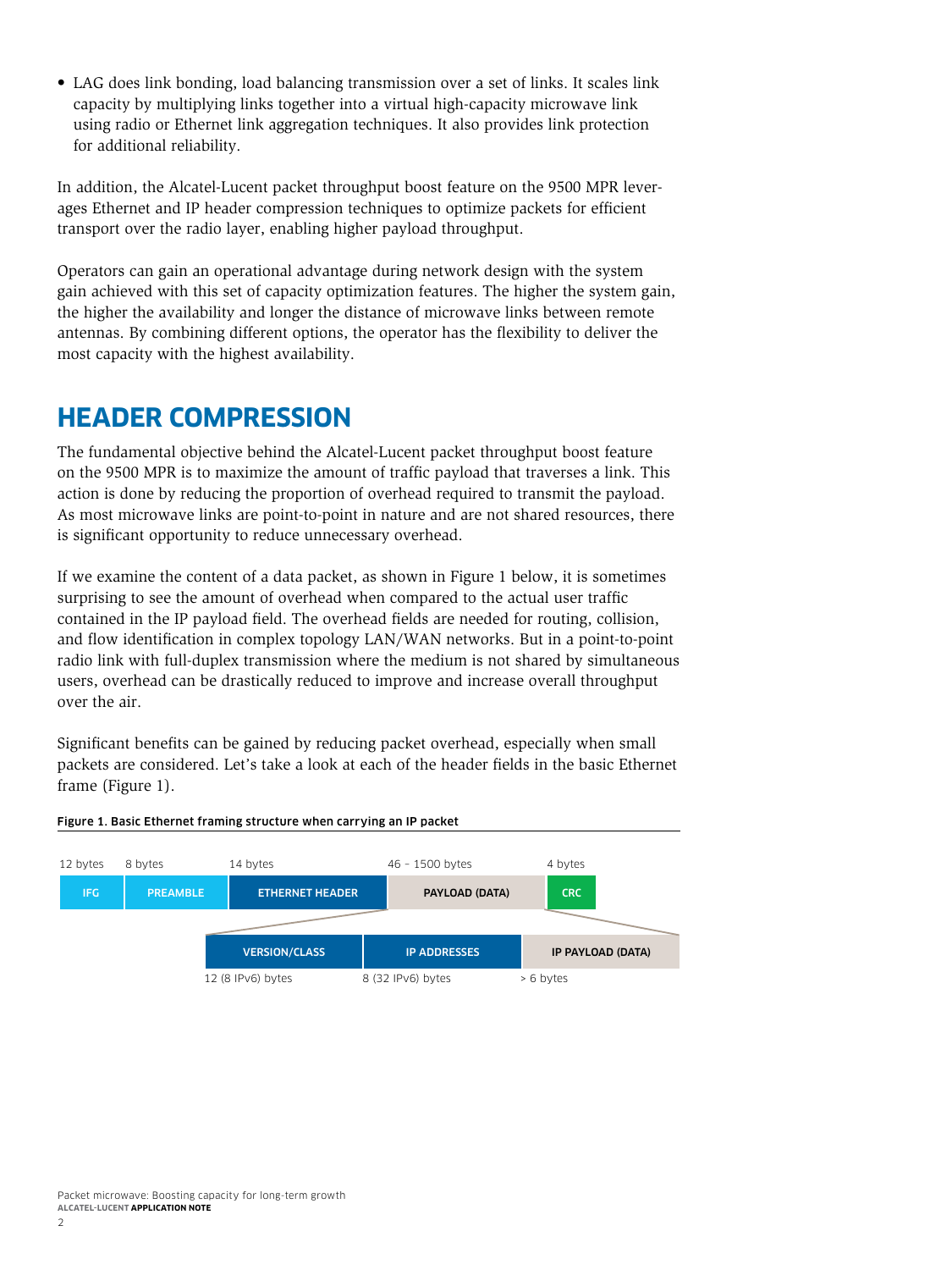The first two fields, Interframe Gap (IFG) and preamble, are not transmitted over the air and therefore not needed in a microwave transmission, so automatically 20 bytes can be entirely eliminated per Ethernet frame.

- Interframe Gap (12 bytes). Ethernet devices must allow a minimum idle period between transmissions of Ethernet frames known as the Interframe Gap. IFG was introduced by IEEE 802.3 to avoid collision over a shared medium, such as the LAN.
- Preamble and Start of Frame Delimiter (8 bytes). These fields were added to the IEEE 802.3 standard to allow devices on the network to easily detect a new incoming frame.

The remaining fields that are subject to compression but not automatically eliminated are:

- Ethernet header (14 bytes). This is the information used to switch an Ethernet frame across a network segment:
	- ¬ Destination addresses (6 bytes)
	- ¬ Source addresses (6 bytes)
	- ¬ 802.1Q tag (4 bytes): Optional virtual LAN (VLAN) tag
	- ¬ EtherType/length (2 bytes); EtherType is a two-octet field in an Ethernet frame. It is used to indicate which protocol is encapsulated in the payload of an Ethernet frame.
- Payload (46-1500 bytes): Contains user data and/or IP/Multi-Protocol Label Switching (MPLS) frames

We have seen that the IFG and preamble are not needed for microwave transmission, but how significant is that? Visualizing the typical throughput gain achieved with microwave transmission when compared to fiber may help. The highest gain occurs with smaller packets, so let's take an example where the Ethernet message is 64 bytes long, and the physical capacity transmission limit is 350 Mb/s.

- When the message is transmitted over fiber with one VLAN present, the frame carries only 42 bytes of useful payload information but requires 84 bytes overall for transport as it requires the IFG and preamble. As a result, 100 percent of the overhead must be transported along with the payload.
- For the same physical capacity transmission limit of 350 Mb/s and 64 byte Ethernet message over microwave, 20 bytes do not need to be transmitted. This results in about 100 Mb/s more data that can be transmitted with this Ethernet frame size, as shown in Figure 2.



#### Figure 2. Microwave to fiber throughput comparison

All microwave vendors can boast to this level of header suppression.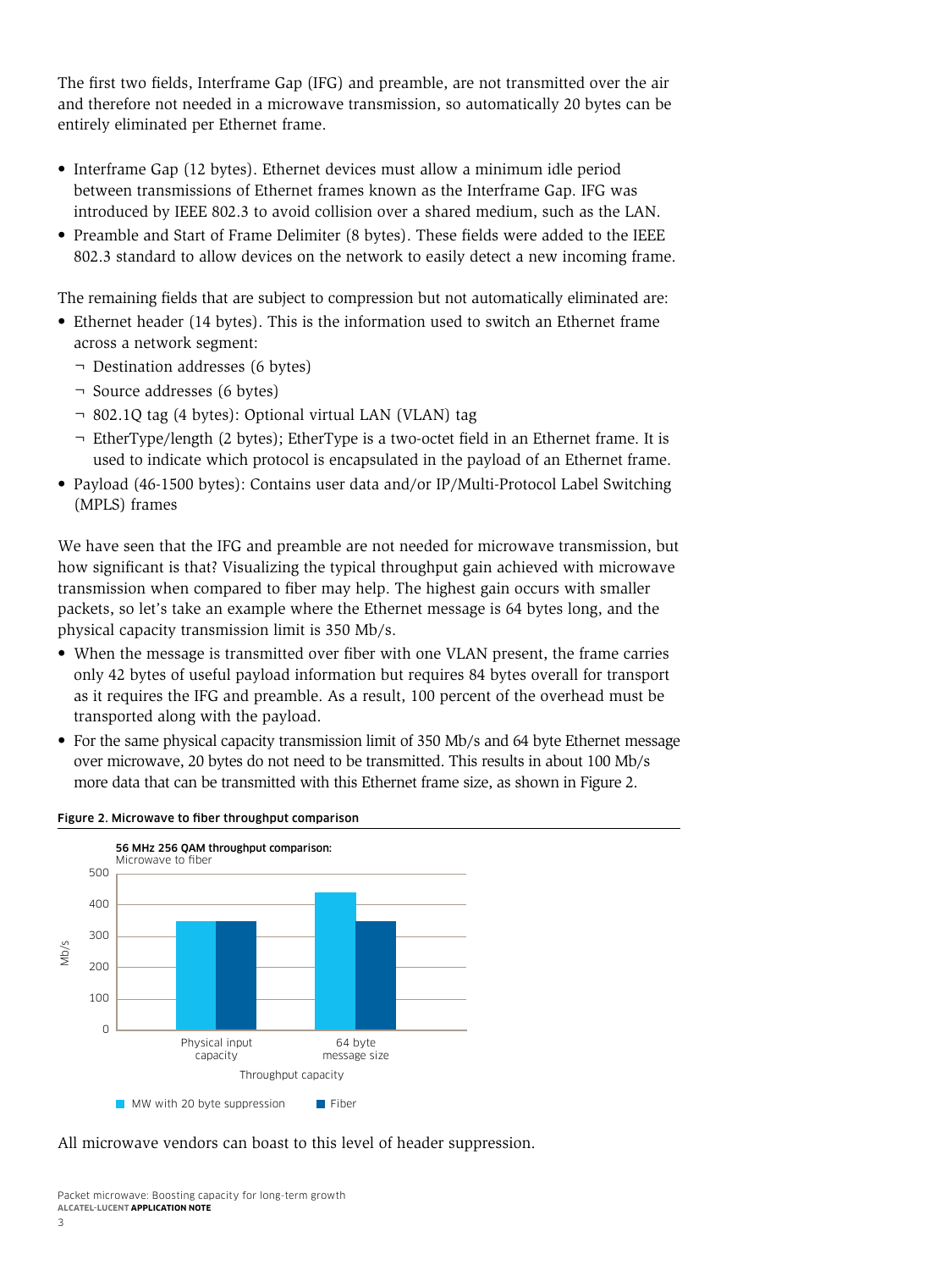#### <span id="page-5-0"></span>**Alcatel-Lucent improves microwave header compression**

With the transition to LTE, another opportunity arises for optimizing payload across a radio link. LTE deployments will increasingly use IPv6 packets, where additional header overhead is encapsulated in the Ethernet payload. IPv6 IP addresses occupy an additional 32 bytes, making the transport efficiency of multi-protocol packets of short length very poor.

Header compression can significantly increase radio link throughput by reducing protocol header overhead. The header size that is compressed is constant, while the packet payload is variable. The greater the compression, the more gain achieved for payload capacity.

Header compression is most beneficial when small packets are in the network, and when protocols like IPv4 or IPv6 are used. But not all packets are small. Internet Mix or IMIX is a term used to describe typical Internet traffic passing through network equipment such as routers or switches. When measuring equipment performance using an IMIX of packets, the performance is assumed to resemble what could be observed if that equipment is deployed in a real network. A typical traffic mix, adopted in the industry to test IPv4 performance and one that is considered to be a good example of the traffic to be found in a mobile backhauling network, is shown in Figure 3. Smaller packet sizes typically contain voice and larger packet sizes data.



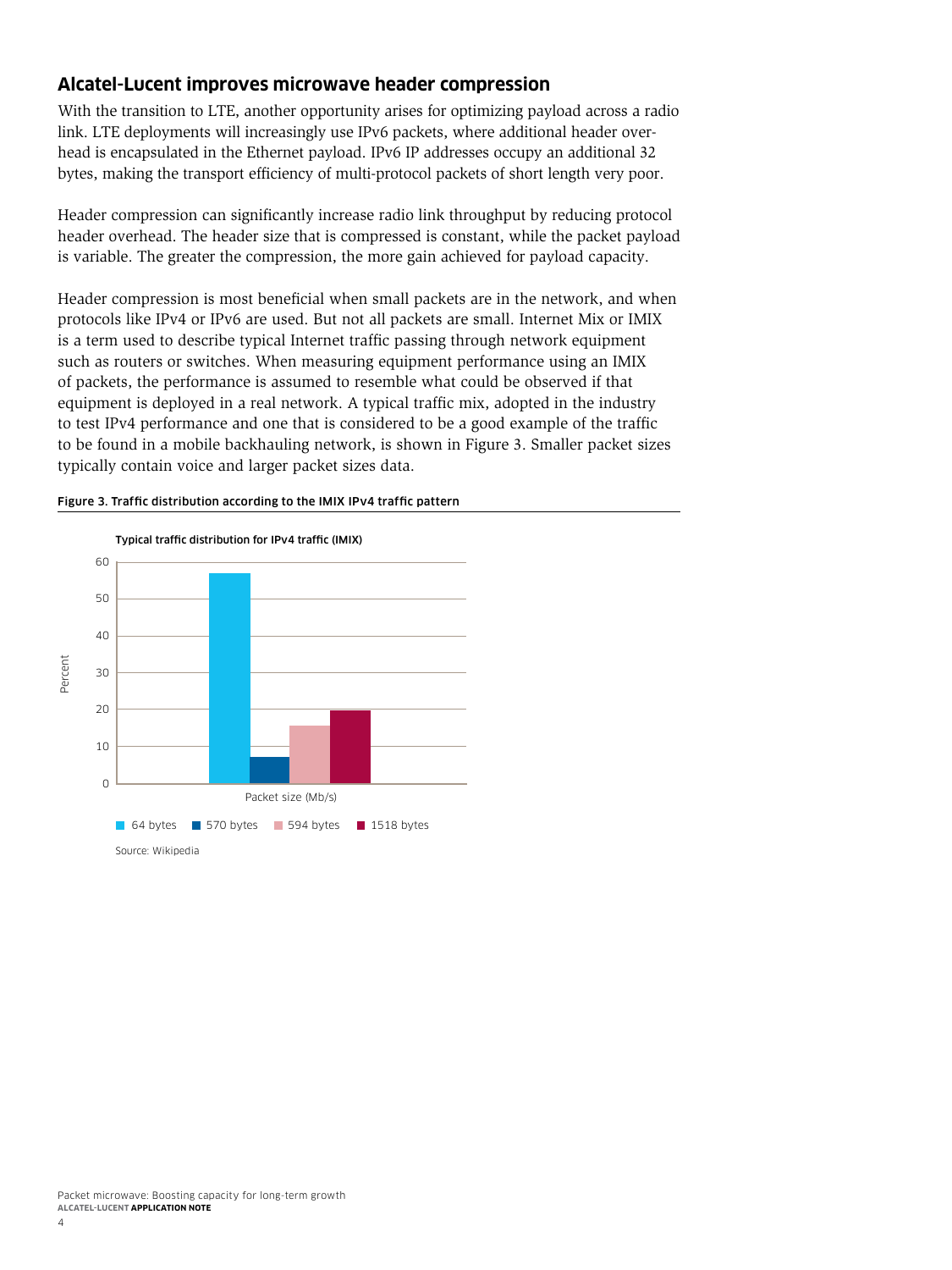### <span id="page-6-0"></span>**Alcatel-Lucent packet throughput boost features on the 9500 MPR**

Using the IMIX packet distribution, the maximum microwave modulation available today (56 MHz 256QAM), and the physical capacity transmission limit of 350 Mb/s, Figure 4 shows the amount of throughput gained by using the Alcatel-Lucent packet throughput boost feature when compared to standard IFG and preamble microwave suppression.



Figure 4. Throughput comparison: Standard microwave to Alcatel-Lucent packet throughput boost

The light blue bar represents microwave with standard 20 byte suppression, and the dark blue bar represents throughput capacity gained with Alcatel-Lucent packet throughput boost feature, which also includes IFG and preamble suppression. As you can see, there is significantly more throughput gained using packet throughput boost header compression when compared to the standard microwave gains achieved with IFG and preamble suppression.

Alcatel-Lucent 9500 MPR header compression is implemented without any compromise to existing features. With packet microwave, there is no change in Packet Delay Variation (PDV) values or increase in latency. The Alcatel-Lucent 9500 MPR implementation is unique in that it does not use additional buffers, which would introduce delay. With the Alcatel-Lucent packet throughput boost feature, operators gain the most capacity with the highest availability.

# **Conclusion**

The Alcatel-Lucent 9500 Microwave Packet Radio delivers the optimal combination of capacity optimization tools for operators implementing 3G and 4G/LTE backhaul networks. With the Alcatel-Lucent packet throughput boost feature, operators can transport up to 1 Gb/s of traffic on a single channel. Under the most favorable conditions, the gain achieved by the 9500 MPR exceeds 300 percent, with an average that is often beyond 150 percent.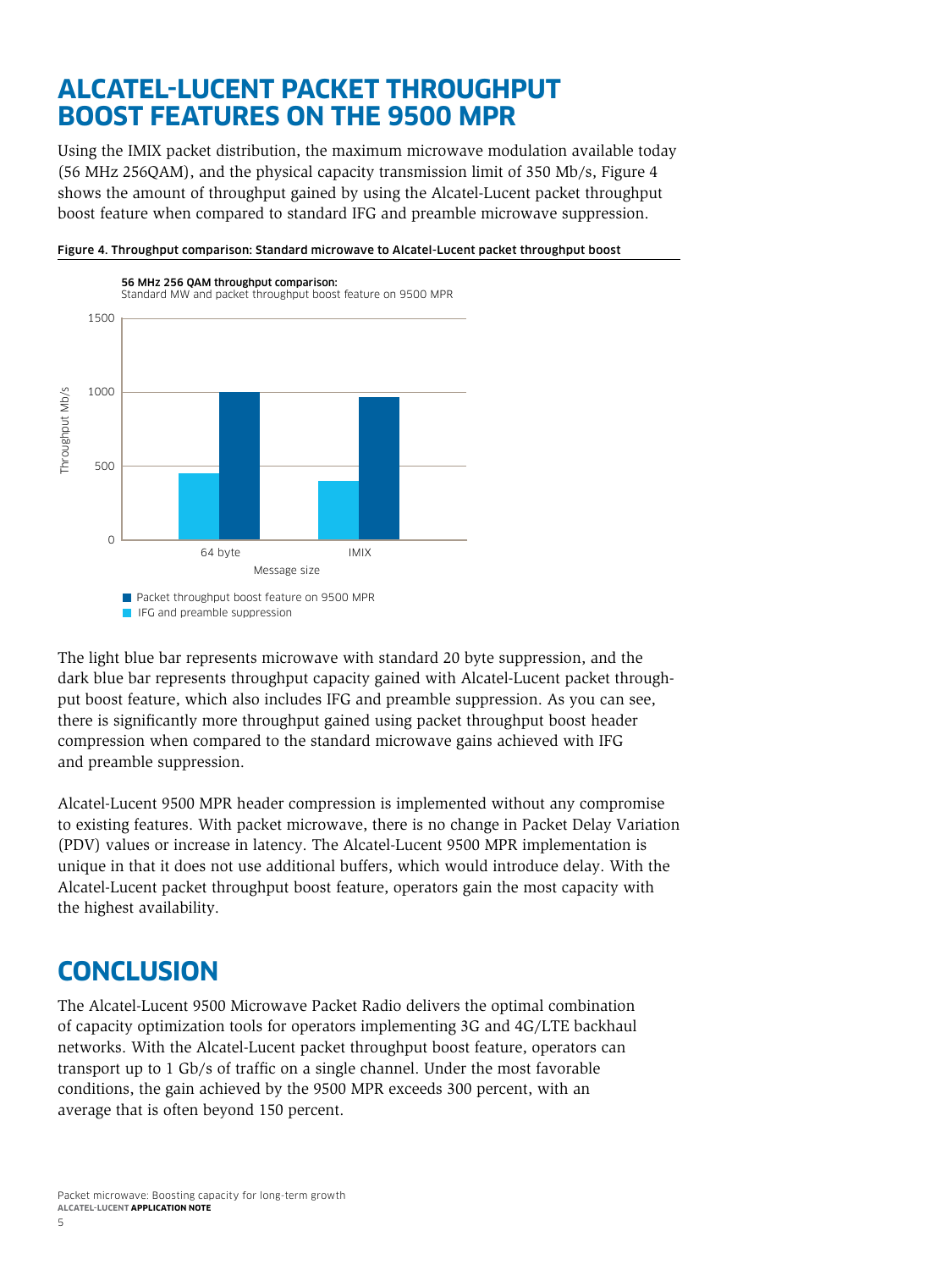<span id="page-7-0"></span>The packet throughput boost feature is one of several features offered on the 9500 MPR for maximizing link capacity. More than 150 service providers and vertical operators around the globe have deployed the Alcatel-Lucent 9500 MPR to address their backhaul and transport requirements. Alcatel-Lucent brings deep, global experience and services support in transformational projects, particularly in leveraging the values of a packetized infrastructure in backhaul and transport networks. Alcatel-Lucent provides a single source for an end-to-end, fully managed solution; comprehensive, ongoing verification testing; and wide deployment experiences globally combine to guarantee a successful and timely deployment.

# **Acronyms**

| 2G, 3G, 4G  | Second Generation, Third Generation, Fourth Generation |
|-------------|--------------------------------------------------------|
| 9500 MPR    | Alcatel-Lucent 9500 Microwave Packet Radio             |
| IEEE        | Institute of Electrical and Electronics Engineers      |
| IFG         | Interframe Gap                                         |
| <b>IMIX</b> | Internet Mix                                           |
| IP          | Internet Protocol                                      |
| LAG         | Link Aggregation                                       |
| LAN         | Local Area Network                                     |
| <b>LTE</b>  | Long Term Evolution                                    |
| <b>MPLS</b> | Multi-Protocol Label Switching                         |
| <b>PDV</b>  | Packet Delay Variation                                 |
| QOE         | Quality of Experience                                  |
| OoS         | Quality of Service                                     |
| <b>VLAN</b> | Virtual Local Area Network                             |
| <b>WAN</b>  | Wide Area Network                                      |
| <b>XPIC</b> | Cross Polarization Interference Canceller              |

# **Contacts**

For more information about Alcatel-Lucent 9500 Microwave Packet Radio solutions, please visit www.alcatel-lucent.com or contact your customer team representative.

### **References**

- 1. "Packet Microwave: An Infrastructure for Long-Term Growth," Alcatel-Lucent Application Note, February 2012.
- 2. "Any G to LTE Backhaul," Alcatel-Lucent Strategic White Paper, May 2011.
- 3. "Microwave Ethernet Ring Protection," Alcatel-Lucent Application Note, February 2012.
- 4. www.wikipedia.org/wiki/Internet\_Mix